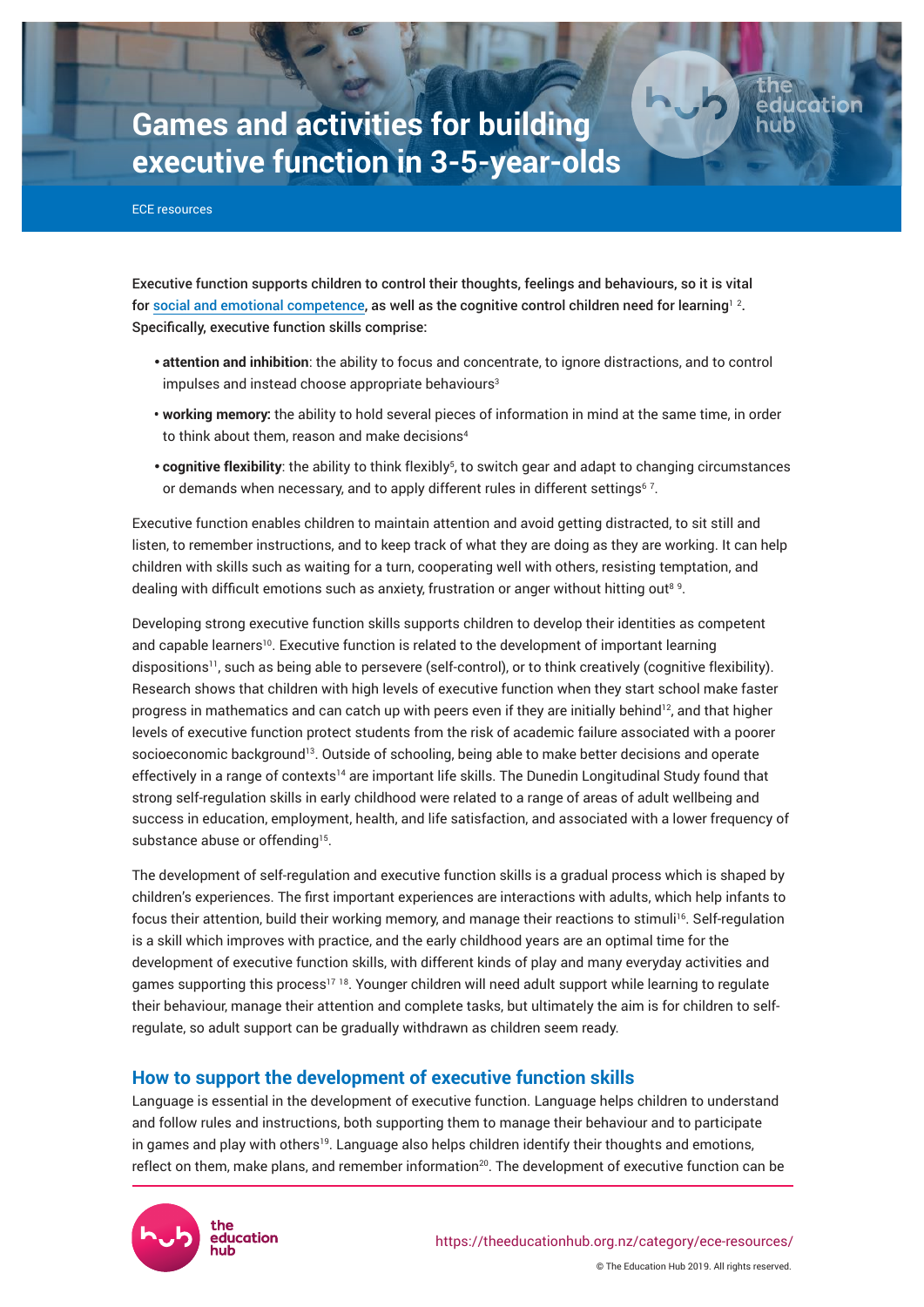facilitated by adults modelling their thought processes for self-control and self-management out loud, as well as plenty of adult-child talk in which adults support children to reflect on their experiences, to talk about their plans and outcomes, and to evaluate their ongoing progress towards a goal $21$ . Bilingualism should be encouraged and supported $22$ , as access to another language is found to lead to better executive function and self-regulatory skills.

There are many **play activities and games** that encourage children to pay attention, hold information in memory, and adapt their responses to suit the changing needs of the game or play. Listed below are a range of games and activities based on language and play that are likely to enable children to practise their executive function skills, although their effectiveness has not been specifically evaluated by scientific research<sup>23</sup>.

# **Using language and stories to support executive function**

Older children can be encouraged to tell stories or recount events (including in their home languages). Storytelling requires that children hold and work with information in their working memory. With practice, and as their executive function skills develop, they can plan and organise more complex narratives.

- • **Write down children's stories**, or get children to draw pictures and create their own books. Use this record of the story to revisit it, which will help children to elaborate further on the story or support them to organise the events in a more effective way.
- • Get children to **act out the stories** they have written. This requires children to pay attention, hold the story structure in working memory, and inhibit the impulse to change the story.
- • **Tell group stories**, in which every child adds a small part to the story. This means children have to pay attention to each other, hold in working memory what each person before them said, and adjust their contribution to fit the evolving story, which involves self-control and inhibition.
- • Remember to encourage opportunities for **storytelling in children's home languages**, as use of other languages is highly supportive of executive function.

# **Using play to build executive function**

Imaginary play is an important source of executive function skill development. In play, young children invent rules to guide their role in play, and then fit their behaviour to the role and associated rules $^{24}$ . For example, a doctor has to talk and act in a certain way. Children will often regulate each other's play behaviour, reminding them that babies can't talk, for example, or that sick patients must stay in bed. This regulation of others is an important foundation for developing self-regulation<sup>25</sup>. Imaginative play also supports children in develop cognitive flexibility, when they have to change narratives to incorporate a new player, or when they repurpose an existing item to stand for something else.

- • Support **high quality imaginative play** by providing props and toys, and by reading books, going on trips and watching videos so that children can learn about the appropriate roles for their play theme.
- • As children gain **imaginative play skills**, challenge them further by adapting and re-purposing objects to stand for other objects. For example, a block can be used a phone (rather than a replica phone). Children could also be encouraged to make their own props, requiring them to focus attention, determine what they need, hold this information in working memory while they try out solutions, and adjust their ideas if they don't work out (cognitive flexibility).
	- • Encourage children to make **plans for their play** before starting play. For example, they might decide who they are going to be and what they are going to do in a role play, or what they are going to build

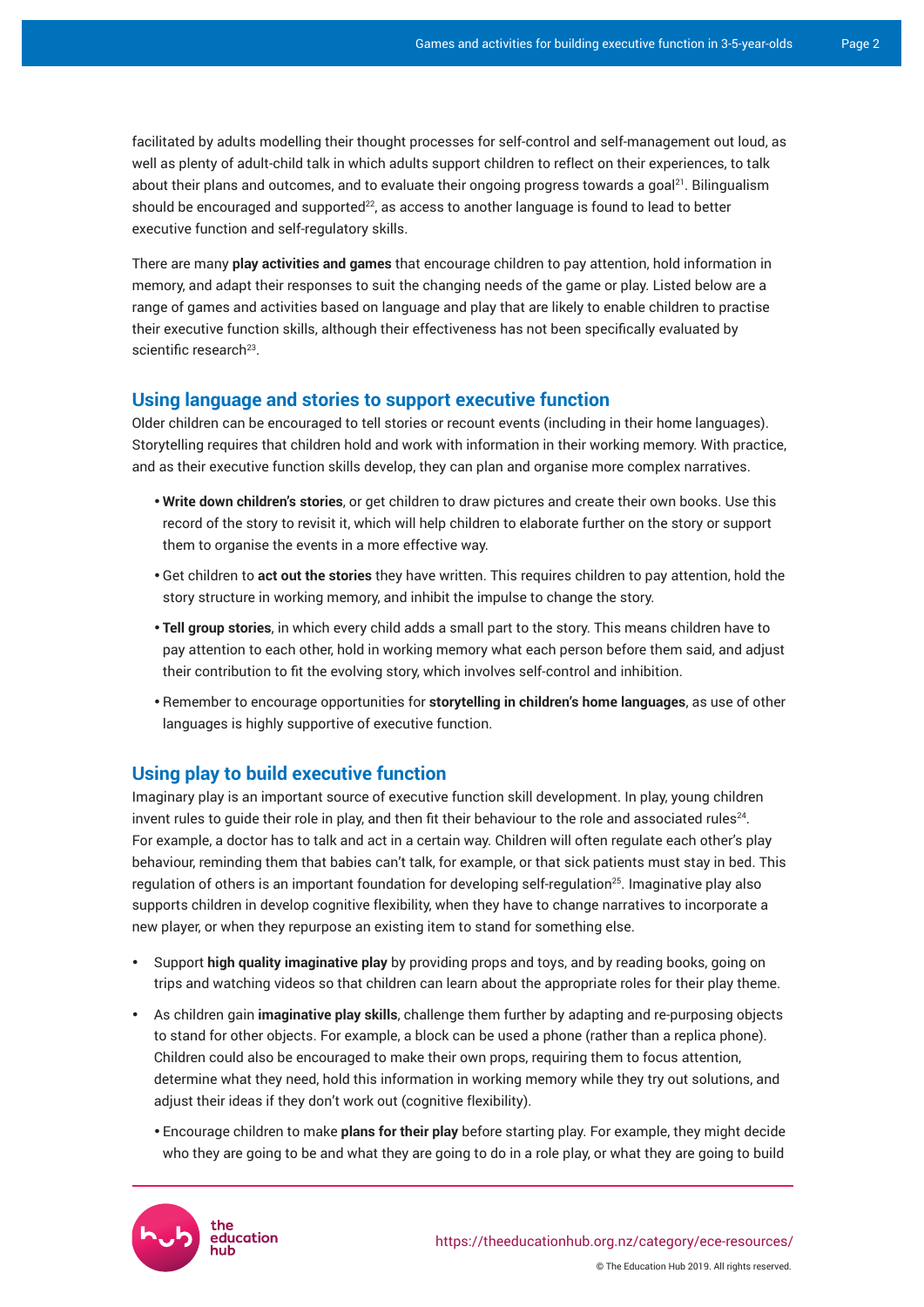in the construction corner. Planning helps children to think before they act, as well as to hold a plan in working memory and to practice inhibitory control as they stick to their plan. You can also use this planning conversation to support children's oral language and problem-solving skills.

### **Using songs and games to develop executive function**

Games and songs are a powerful way to support children to develop executive function skills, as are physical activities and challenges, as both tend to depend on plenty of focused attention, practice and working memory. Likewise, cooking or any activity in which there is a specific sequence of instructions to follow can help children to practice attention on the sequence of tasks, inhibition while waiting for a turn or the next instruction, and working memory while holding in mind complex instructions.

- • **Sing songs** that repeat and add additional content to earlier parts, which challenges working memory. Also use backward counting songs, like *Five Speckled Frogs* or songs that involve a long list, like the alphabet song.
- • Use lots of **music and movement games** which challenge children's executive function skills by requiring that they move in particular ways and synchronise song words or music with their actions. This involves both inhibitory control and working memory. For example, you might get children to move at different speeds depending on which animal name you call out, or play music games like *Musical Statues*, in which children have to freeze when the music stops (inhibiting their desire to move). *Musical statues* can be made more challenging by asking children to freeze in particular positions.
- • Encourage **ball skills and games** involving throwing and catching which require children to pay attention to where the ball is. *Hopscotch* is another good game that encourages children to focus.
- • Create **obstacle courses**, promoting complex movement (such as skipping or balancing) and set challenges for children. To achieve a challenge, children will need to focus their attention, monitor their progress and make adjustments, inhibiting other actions and persisting. Egg and spoon races can be a fun challenge!
- • **Group games** like *Tunnel Tag* (also known as *Stuck in the Mud*), in which tagged children have to freeze in place with their legs wide until another player crawls through their legs to release them, help children develop the self-control to stay still. Other games like *Grandma's Footsteps,* S*leeping Lions* or *Duck Duck Goose* also help children practice inhibitory control, while a game like *Hot Potato,* in which children pass around an object as if it is a hot potato and try not to be the one caught holding it when the music stops, help children learn to manage excitement and stay calm.
- • **Copying games** also help children practise executive function skills such as paying attention and committing information to working memory. You might get children to copy a sequence of actions in a *Follow the Leader* type game, or you might invent clapping patterns for children to echo back to you. You could also create patterns with blocks or beads for children to copy. The game *Simon Says* is great for practising inhibition. An easier version of this for younger children is to provide two stuffed toys and have the children perform the actions suggested by one of the toys but not the other.
- • **Card and board games** develop executive function skills, and you can introduce new rules to extend children's executive function. For example, in *Bingo*, you might have children practise inhibition and working memory by marking their card with the opposite of what is called out.
- • **Memory games** such as *Pairs* (also known as *Memory*) encourage children to develop their working memory as they try to remember which cards they have already overturned and where known cards

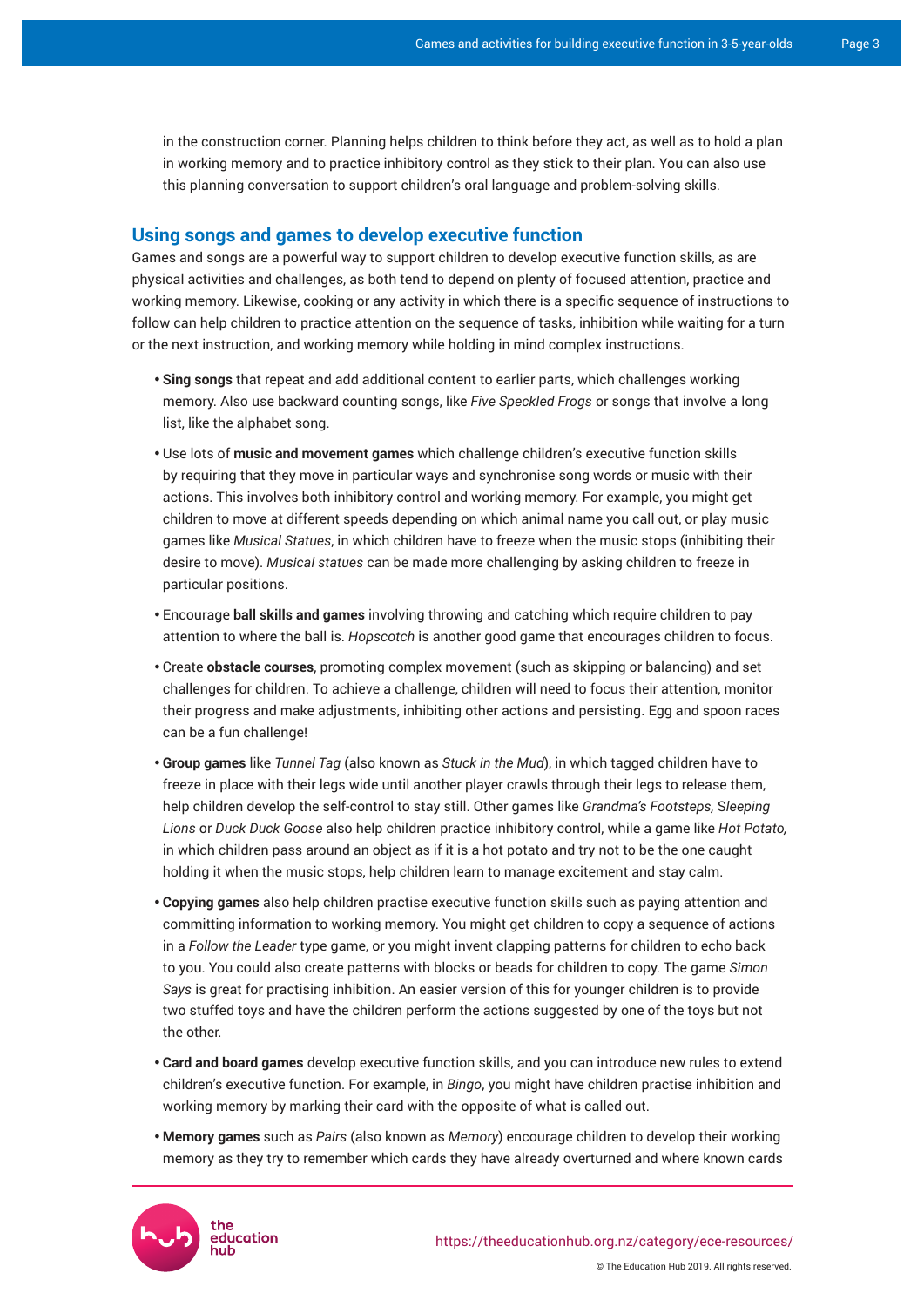are located. A popular memory game is to place a range of random objects on a tray, and allowing children to try to memorise them, before covering the tray with a blanket and asking children how many they can name.

- • **Matching and sorting games** can be made more challenging. For example, you might ask children to sort cars and bears into two piles, then ask children to sort into colour, so that red cars go with red bears and blue cars with blue bears. This requires children to use their cognitive flexibility in adjusting to changing rules, and to inhibit the desire to follow the previous rule, as well as use their working memory to keep track of what the current rule for sorting or matching is.
- • **Yoga and meditation** exercises help children learn how to reduce their stimulation level and focus their attention.

#### **Endnotes**

1 [ENGAGE.](http://www.engageplay.co.nz/landing-page) (2020). Whānau book.

2 Ministry of Education. (2019). He māpuna te taimaiti. Author.

3 [Left Brain Buddha](https://leftbrainbuddha.com/10-fun-activities-that-teach-executive-functioning-kids-teens/)

- 4 [Left Brain Buddha](https://leftbrainbuddha.com/10-fun-activities-that-teach-executive-functioning-kids-teens/)
- 5 Ministry of Education (2019)
- 6 [Left Brain Buddha](https://leftbrainbuddha.com/10-fun-activities-that-teach-executive-functioning-kids-teens/)
- 7 Centre on the Developing Child at Harvard University (2014). Enhancing and Practicing Executive Function Skills with Children from Infancy to Adolescence. [www.developingchild.harvard.edu](http://www.developingchild.harvard.edu/)
- 8 Ministry of Education (2019)
- 9 ENGAGE (2020).
- 10 Ministry of Education (2019)
- 11 Ministry of Education (2019)
- 12 Ribner, A. D., Willoughby, M. T., Blair, C. B. & the Family Life Project Key Investigators. (2017). Executive function buffers the association between early math and later academic skills. Frontiers in Psychology, 8 (869). https:doi.org/ 10.3389/fpsyg.2017.00869
- 13 Zelazo, P. D., Blair, C. B., & Willoughby, M. T. (2016). Executive function: Implications for education. National Center for Education Research. [https://ies.](https://ies.ed.gov/ncer/pubs/20172000/pdf/20172000.pdf) [ed.gov/ncer/pubs/20172000/pdf/20172000.pdf](https://ies.ed.gov/ncer/pubs/20172000/pdf/20172000.pdf)
- 14 ENGAGE
- 15 ENGAGE
- 16 Centre on the Developing Child at Harvard University (2014)
- 17 ENGAGE
- 18 Centre on the Developing Child at Harvard University (2014)
- 19 Centre on the Developing Child at Harvard University (2014)